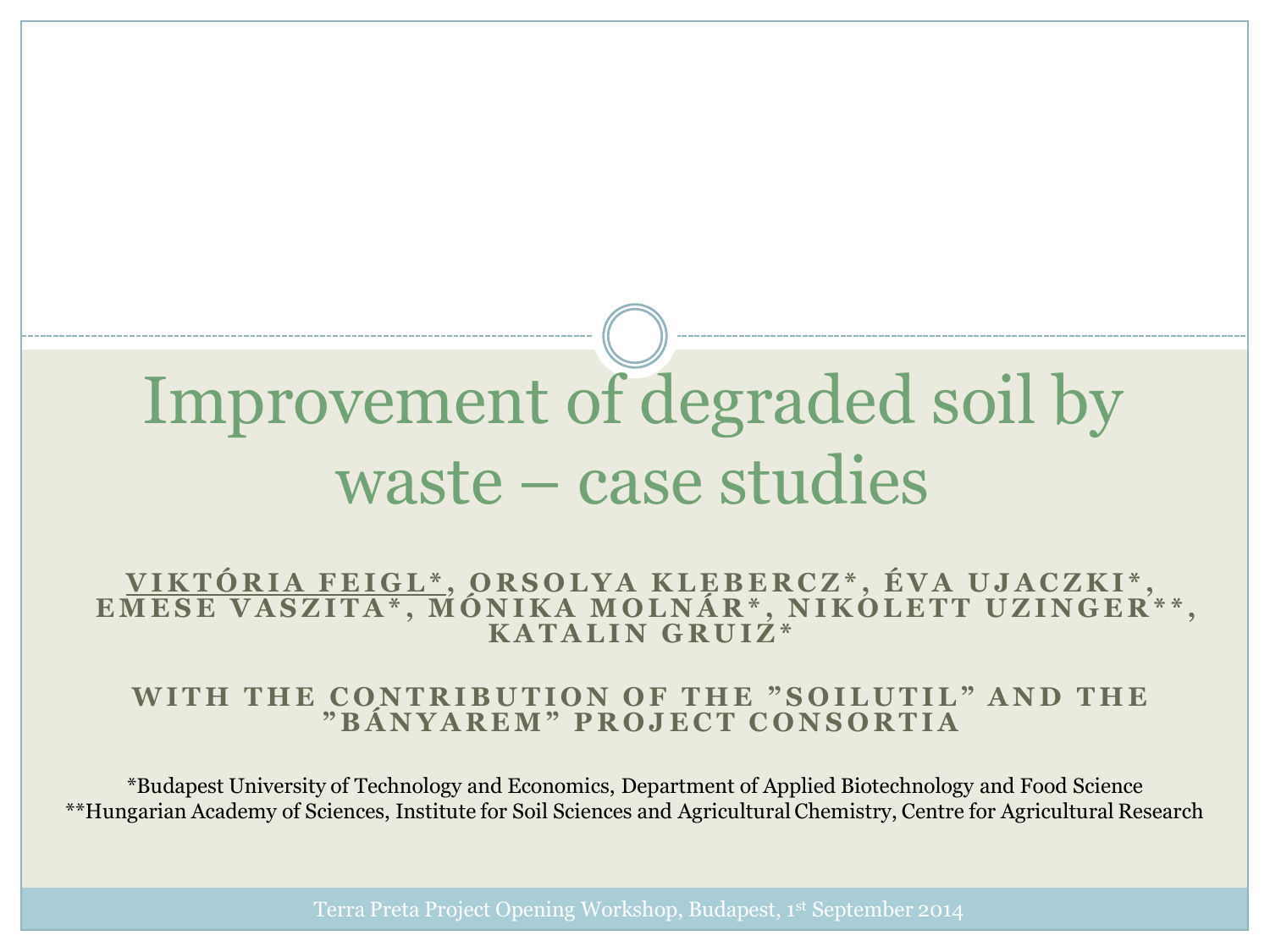### Evaluation of wastes and their application for soil based on their risks and benefits

2

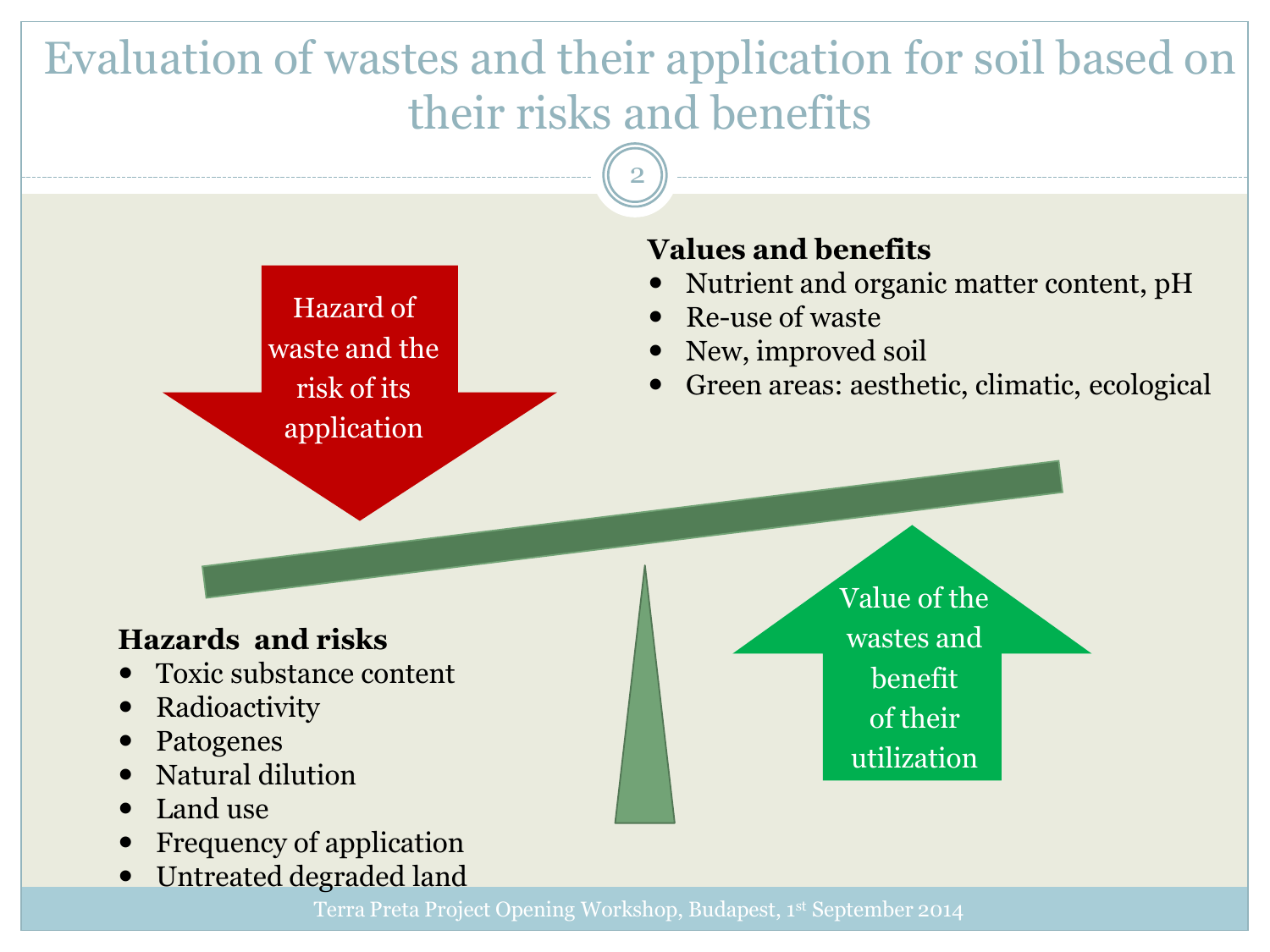## Case studies: wastes for soil improvement

3

- **No. 1.** Remediation of mine waste by fly ash and other amendments
- **No. 2.** Remediation of metal contaminated soil by fly ash
- **No. 3.** Revegetation and rehabilitation: creation of a fertile topsoil layer from fly ash and organic wastes
- **No. 4.** Soil substitute from red mud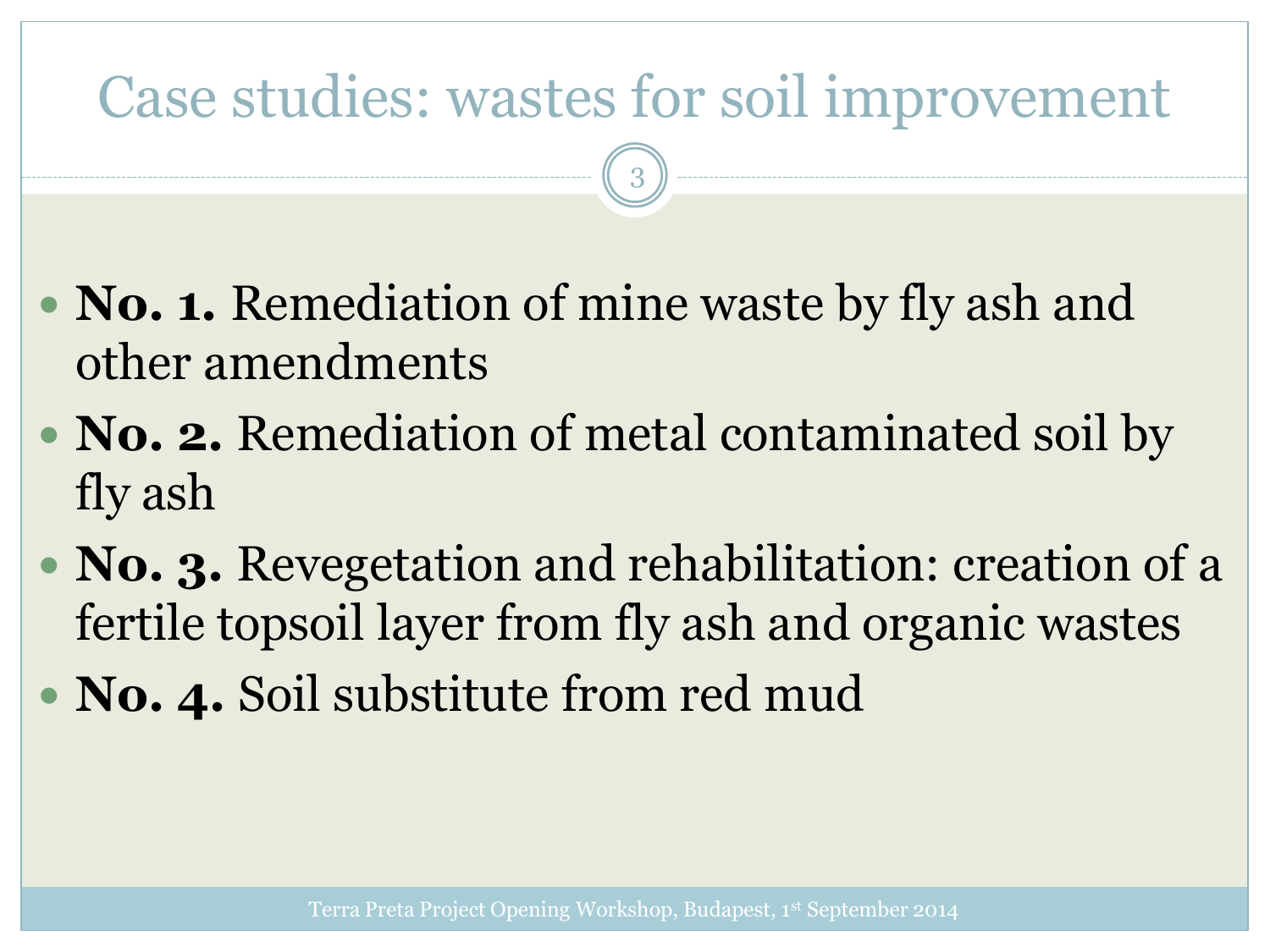### Case study No 1.

- **Site:** Gyöngyösoroszi mining site
- **Problem:** acidic (pH=2.8), Cd, Zn, Pb and As containing mine waste on the surface for 40 years
- **Solution:** combined chemical and phytostabilisation
- **Amendments:** fly ash, lime, iron grit
- **Plants:**

grass mixture, broom corn, sudan grass



Combined chemical and pytostabilisation



### Field experiment





Fly ash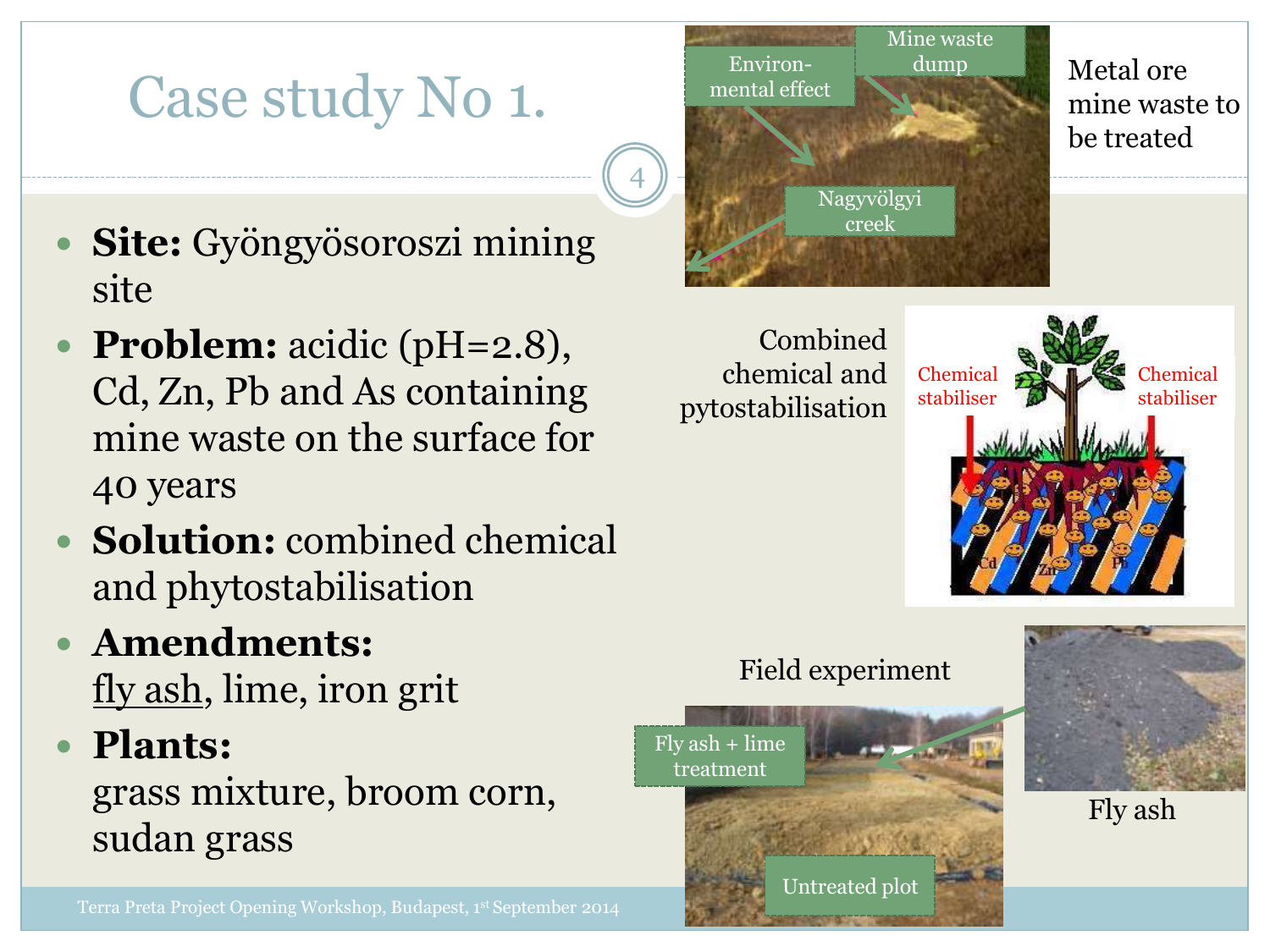### Effect of chemical stabilisation

5

#### Leachate:

**Cd:** 441 µg/l (HQC:  $5 \mu g/l$ )<sup>\*</sup>  $\rightarrow$  **0,12 µg/l Zn:** 89 079  $\mu$ g/l (HQC: 200  $\mu$ g/l)<sup>\*</sup>  $\rightarrow$  **29.3**  $\mu$ **g/l** (Untreated mine waste,  $2007 \rightarrow Fly$  ash+lime+iron, 2009)



\* B contamination level for underground water, 6/2009 (IV. 14.) KvVM-EüM-FVM joint decree \*\* Hungarian quality criteria for food and fodder, 44/2003. (IV.26.) FVM and 17/1999. (VI. 16.) EüM decree



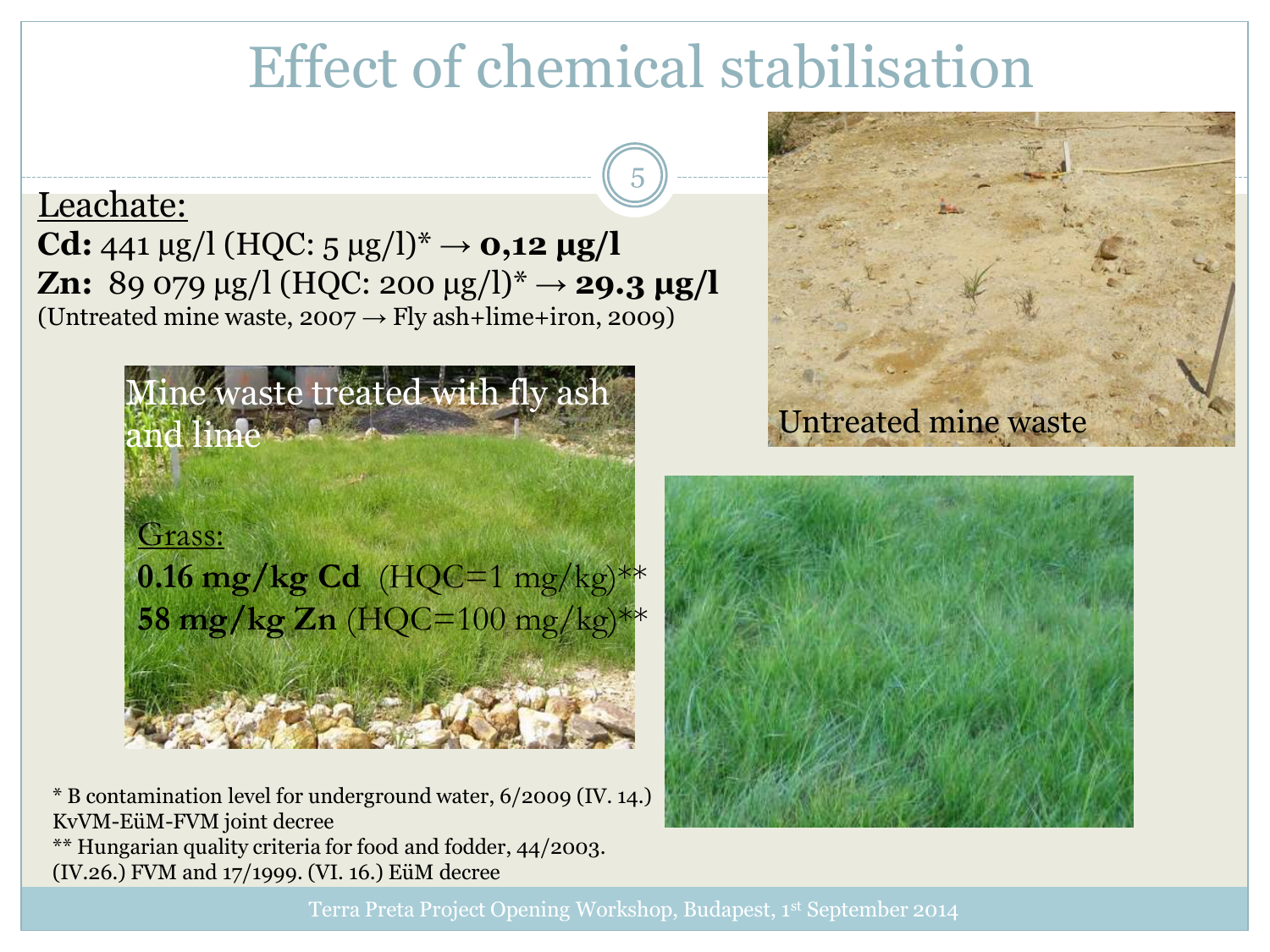## Case study No 2.

- **Site:** Gyöngyösoroszi mining site
- **Problem:** agricultural soil contaminated with Cd and Zn by flooding
- **Solution:** combined chemical and phytostabilisation
- **Amendment:** fly ash
- **Plant:** grass mixture, broom corn,



6

#### Flooding in Gyöngyösoroszi

#### Mine waste in the Toka-creek



### Sudan grass on untreated (left) and fly ash treated (right) soil

Cd: 3,00 mg/kg Zn: 348 mg/kg Cd: **0,902** mg/kg Zn: **104** mg/kg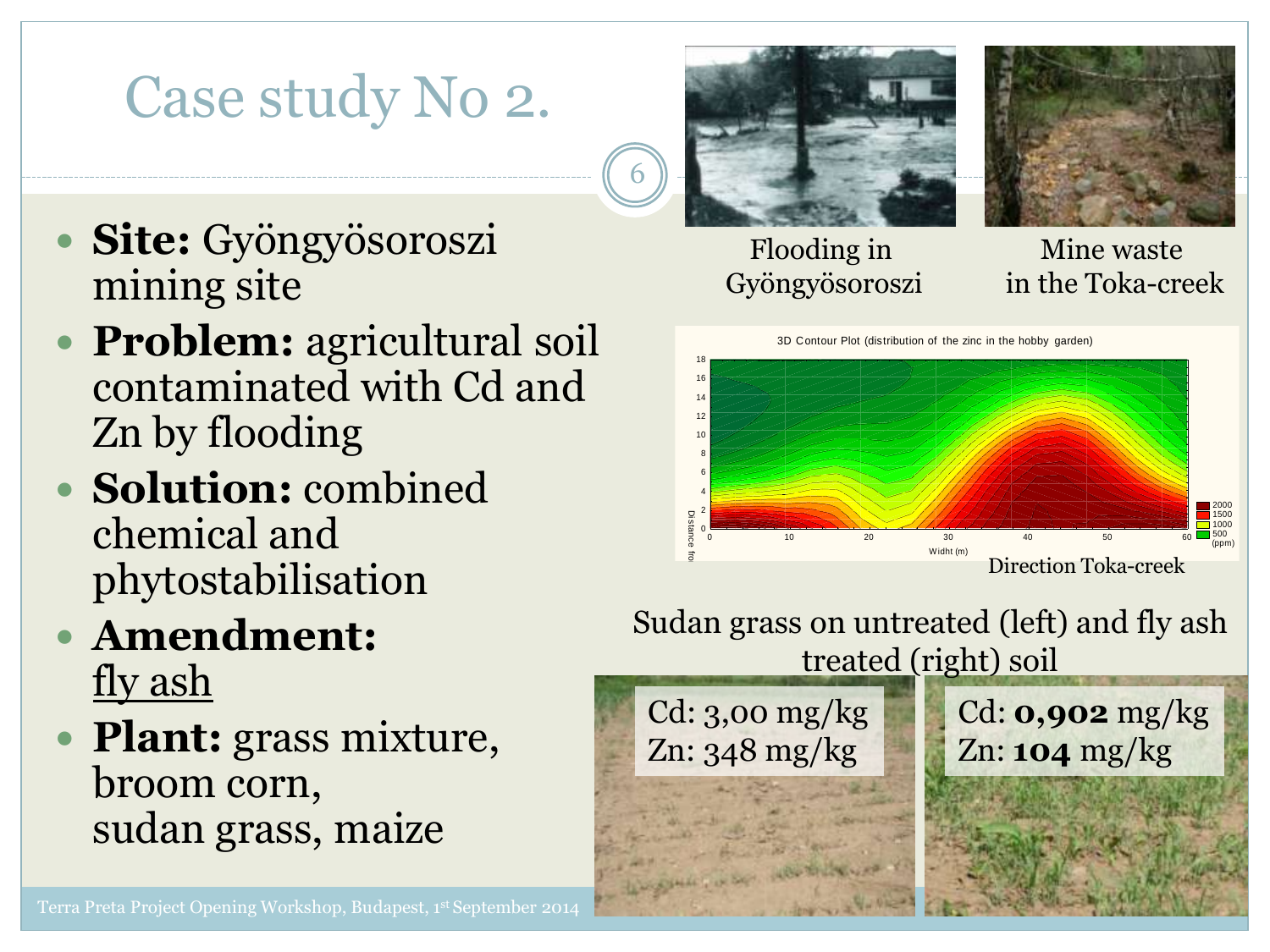## Case study No. 3.

- **Site:** .A.S.A. Hungary Ltd. municipal landfill site at Gyál
- **Problem:** steep ringwall with no vegetation – bad aesthetic view, erosion
- **Solution:** *in situ* waste mixing
- **Amendment:**

fly ash; wood ash; raw, digested and composted sewage sludge

**Plant:** grass mixture



### Barren ringwall of the municipal landfill



7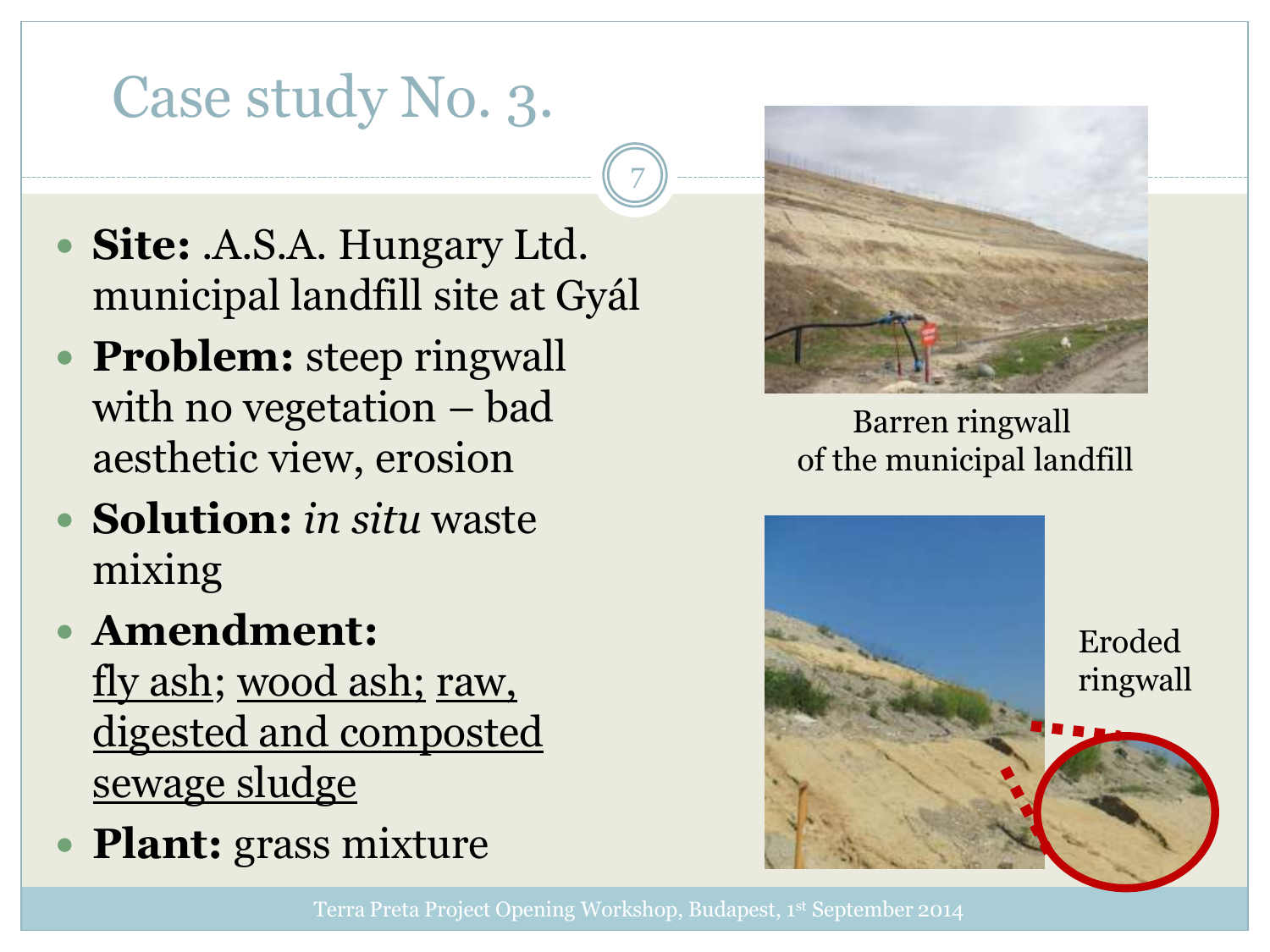# Long term effect of waste treatment (2.5 years)

- One-time treatment, but improvement from year to year
- Improvement in texture, nutrient-availability, biological activity
- No toxic effect
- Best option: organic+inorganic amendment together





Grass on the organic + inorganic waste amended plot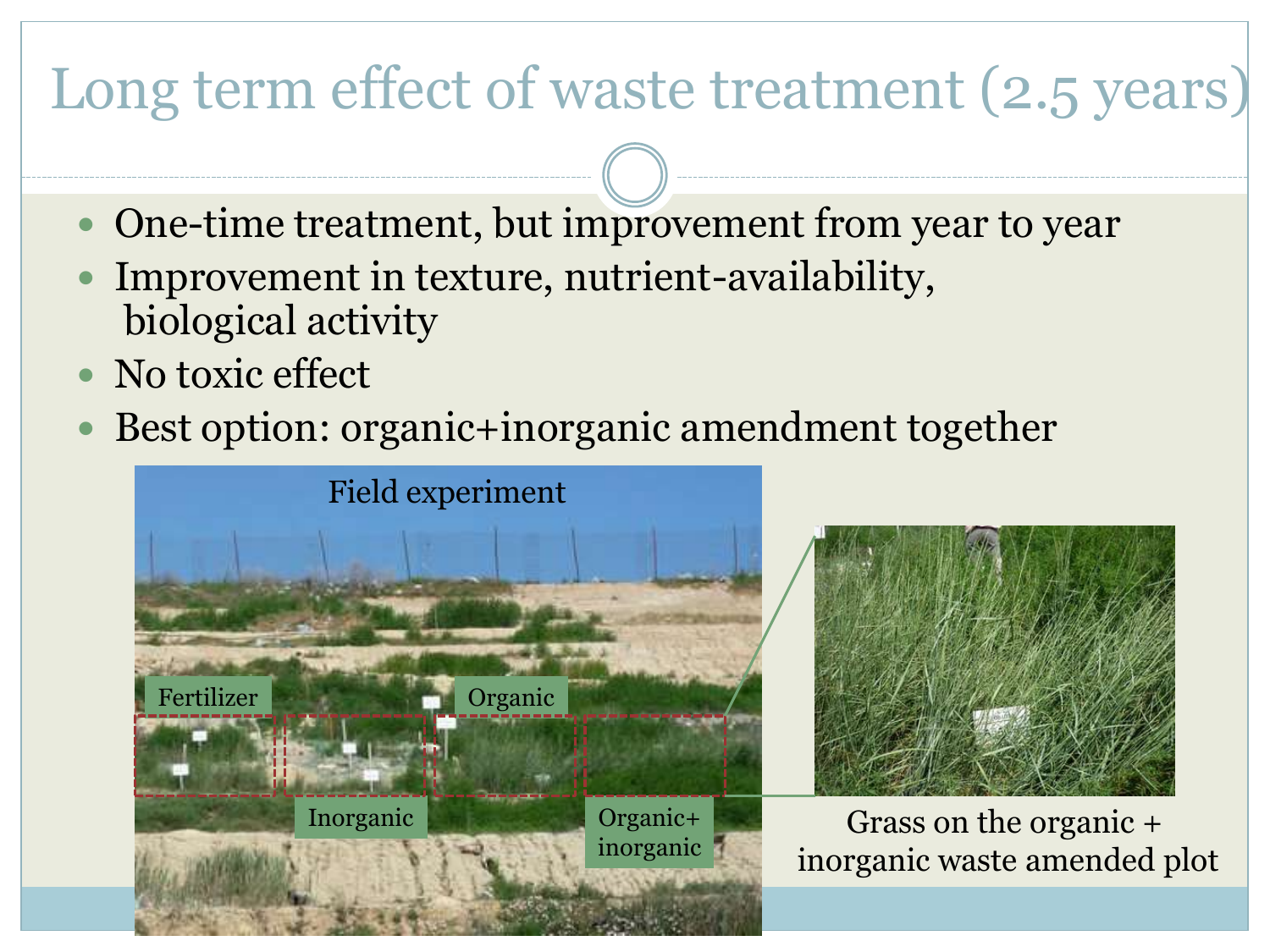## Case study No. 4.

Experimental plots

- **Site:** .A.S.A. Hungary Ltd. municipal landfill site at Gyál
- **Problem:** cheap and fertile cover material needed
- **Solution:** soil substitute from waste
- **Wastes:**
	- subsoil (construction waste)
	- o red mud (Ajka)
	- o red mud contaminated soil (removed after Ajka accident)
	- o compost, green waste, saw dust
- **Plant:** grass mixture

Plants grown on the waste mixtures



### **Best combinations:**

o subsoil + 2% Ajka red mud + 10% green waste or compost o subsoil + 20% red mud contaminated soil

Soil substitute with good water balance, sufficient available nutrient and organic matter content, active microflora, no toxic effect

9